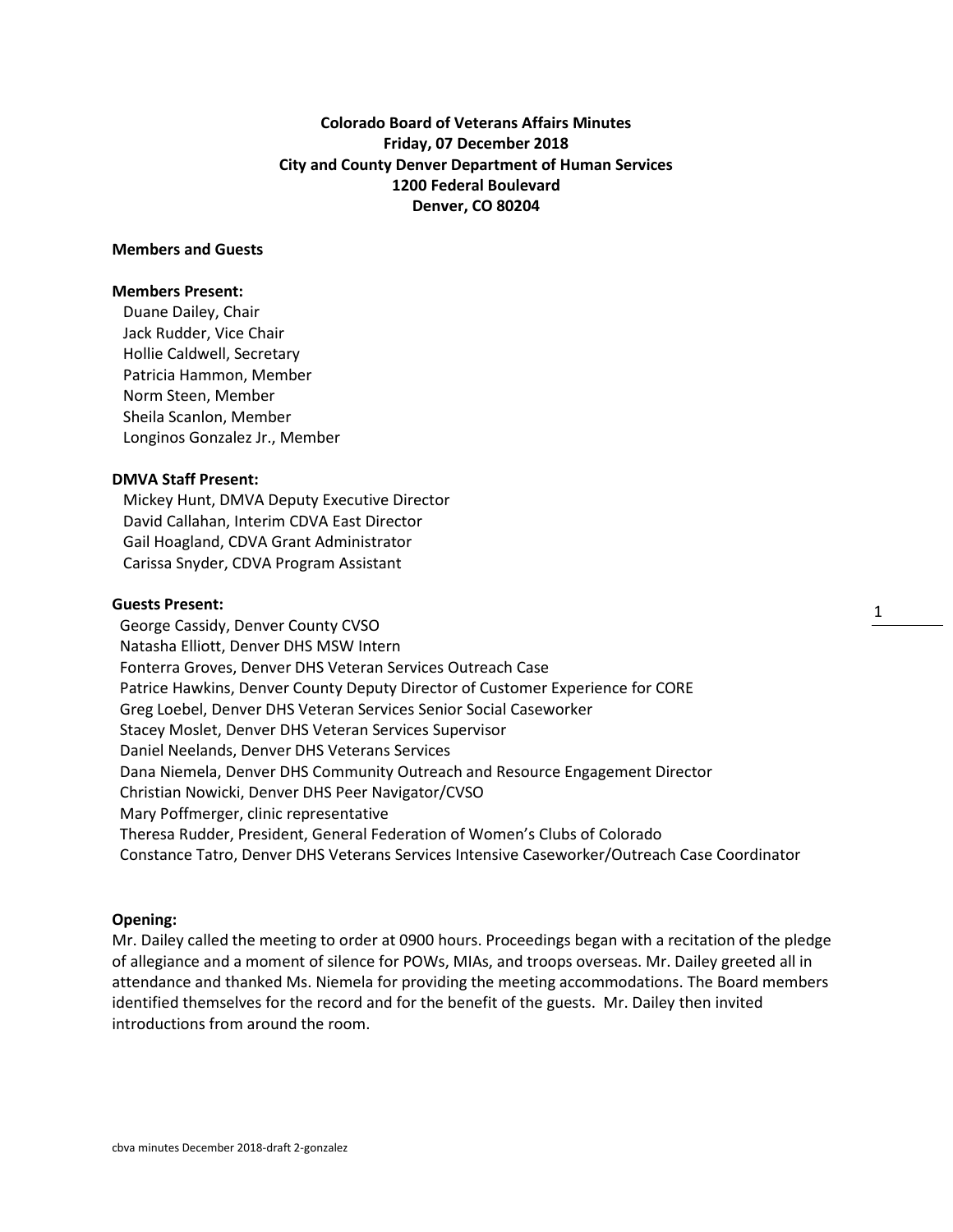## **Approval of Minutes**

The minutes were approved as submitted.

#### **Board Member Comments**

Ms. Scanlon said that Ms. Hoagland is scheduled to speak at the UVC general meeting on 11 December to address questions about the grant program. The legislative committee will meet the following Thursday. She is working with the Rocky Mountain Regional VAMC on including women veterans in their exhibits and signage. Mr. Dailey said he has given some photos to Dan Warvi for this purpose.

Mr. Steen said he met with the director of the Colorado Springs CBOC and the veterans experience officer for the ECHCS. He distributed copies of an ECHCS workload profile provided at the meeting. The Colorado Springs CBOC has reduce the wait time for new appointments to 31 days. The no-show rate is currently 13% and demographics continue to indicate that is it younger veterans who miss appointments. Mr. Dailey said the lack of working phone numbers at the Rocky Mountain Regional VAMC might contribute to that facility's no-show rate, as it is difficult for veterans to reschedule appointments. Ms. Scanlon said she would mention this to VAMC representatives at the UVC meeting.

Ms. Caldwell said she has attended two meeting of the SVCLC commission, chaired by Karren Kowalski, president of the Colorado Center for Nursing Excellence. CDHS director Reggie Bichca also attended. Ms. Caldwell conveyed the Board's support of salary increases for direct care staff and its encouragement of a more aggressive approach. CDHS will present a one-year salary increase plan to the JBC on 21 December. It is recommended that Board members and supporters contact the JBC members individually and that contact by text will be available during the hearing. Ms. Hammon said that the staffing crisis for the SVCLCs was illustrated in a recent incident in which the Rifle facility had to deny two hospice patients due to lack of staff. The Grand River Hospital Authority facility is across the street and offers higher wages. She asked if CDHA was considering any hiring incentives and Ms. Caldwell said not at this time.

Mr. Gonzalez said that he attended the 07 December teleconference introducing the TriWest expansion that now includes Colorado. El Paso County passed a resolutions honoring Pearl Harbor Day. USS Arizona survivor Donald Stratton is being honored at a commemorative ceremony today. A portion of the USS Arizona is being unveiled at the Colorado Springs airport. He was in attendance to see Fort Carson received the Pentagon's Department of the Army Community Partnership Award.

Ms. Hammon said that Eagle County just increased hours for the assistant VSO. The Grand Junction VAMC outreach event is scheduled for 08 December in Edwards. A mobile medical unit will be present for flu shots. Neuroplasticity expert Dr. Patricia Alexander will speak regarding trauma and stress. Equine therapy is available in Eagle. Up to six veteran can be accommodated twice a month at no charge. The Western Slope Veterans Coalition celebrated the first anniversary for the Veterans Resource Center in November. VFW has donated funds for the flags for the Western Slope One Source, which anticipates receiving its certificate of occupancy in January.

Mr. Rudder said that difficulties accessing health care and medical appointments are a continuing problem for veterans in rural or isolated areas. VA Community Care has been difficult to use.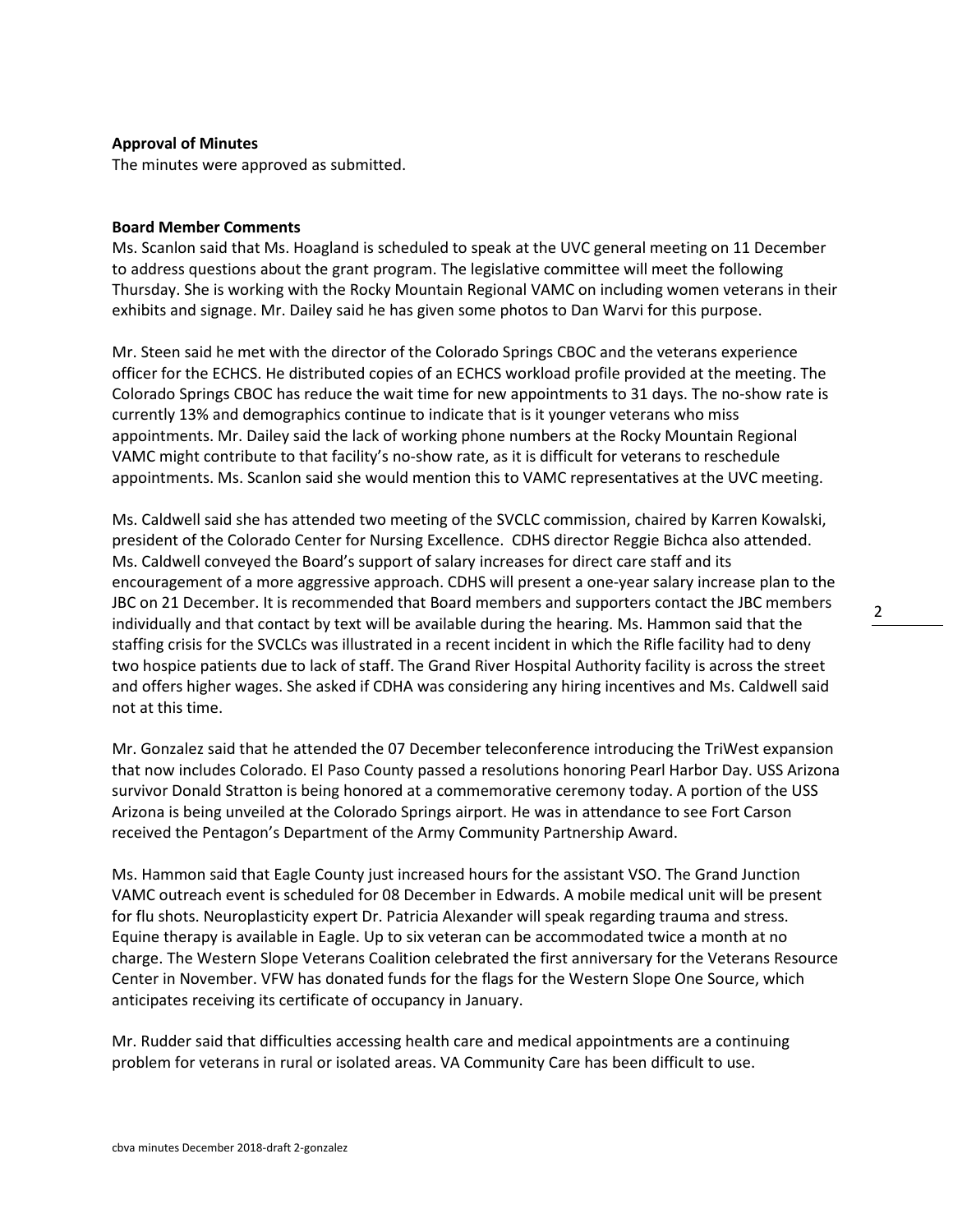Mr. Dailey said that VA contractors who perform compensation and pension exams also report noshows, although many are the result of very short notice provided on appointments. The new name of the Grand Junction hospital is the Western Colorado VA Health care System. The Veterans Day event in Snow Mountain Ranch had about 400 in attendance despite the cold weather.

## **Community Presentation**

Ms. Niemela provided a history and overview of the Denver County DHS Veteran Services program. The program has evolved from a federally funded homeless reintegration program to a county funded holistic approach that assists veteran with acquiring and maintaining sustainable employment in order to help them preserve stable housing. They employ intensive case management and one-to-one peer navigation in addition to helping veteran access state, county, and VA benefits.

*The Board here recessed at 10:45 and resumed labor at 11:00.*

## **Public Comments**

Mary Poffmerger, community member and surgical nurse, informed the board that her husband and his business partner, both former army technicians, are hoping to establish a clinic that will address the diagnosis and symptomology to TBI and PTSD. They intend to offer a variety of treatments to include hyperbaric treatment and hormone replacement.

### **Reports**

Mr. Hunt said that Ben Mestas has been otherwise detailed and in his absence David Callahan is serving as acting director of DVA East. VSO Carolyn Frengel is no longer with the department and former appeals specialist Diane Ricci is now employed by Jefferson County Veterans Services. There are multiple staff vacancies with the DVA east and Mr. Callahan will address those under his remarks. He recorded a radio interview with KNUS that is schedule to air on 17 December at 12:00 p.m. The SMART Act briefing is scheduled for 14 December at 1:30 p.m. The JBC staff briefing on 29 November resulted in positive feedback regarding funding for the DVA West director and for funding for the Western Slope One Source. Veterans Appreciation Day will be held at the Capitol on 01 February. Ms. Scanlon asked about staff support for the women veterans program. Mr. Hunt said the project had been put on hold due to short staffing. Ms. Scanlon said that the department should prioritize according to promises made to the Board and UVC. Further discussion will be held on this topic.

Mr. Callahan said that the design for women veterans license plate should be sent to Greg Dorman by the following week. Four positions have been announced for DVA East: administrative assistant, appeals VSO, office manager, and outreach/training VSO. There is an additional VSO position to be announced and the division is still seeking a temporary employee to service as the administrative assistant for the women veterans program. Mr. Dailey asked if the Board would be copied on forthcoming job announcements and Mr. Callahan said they would. Mr. Callahan is also working on strategic planning for DVA East.

Ms. Hoagland referred the Board to her submitted report. She is increasing the number of site visits to grantees to monitor and coach. Webinar trainings for the current application cycle have been scheduled. Ms. Hammon asked why the Board does not receive a detailed report about the VAG such as they